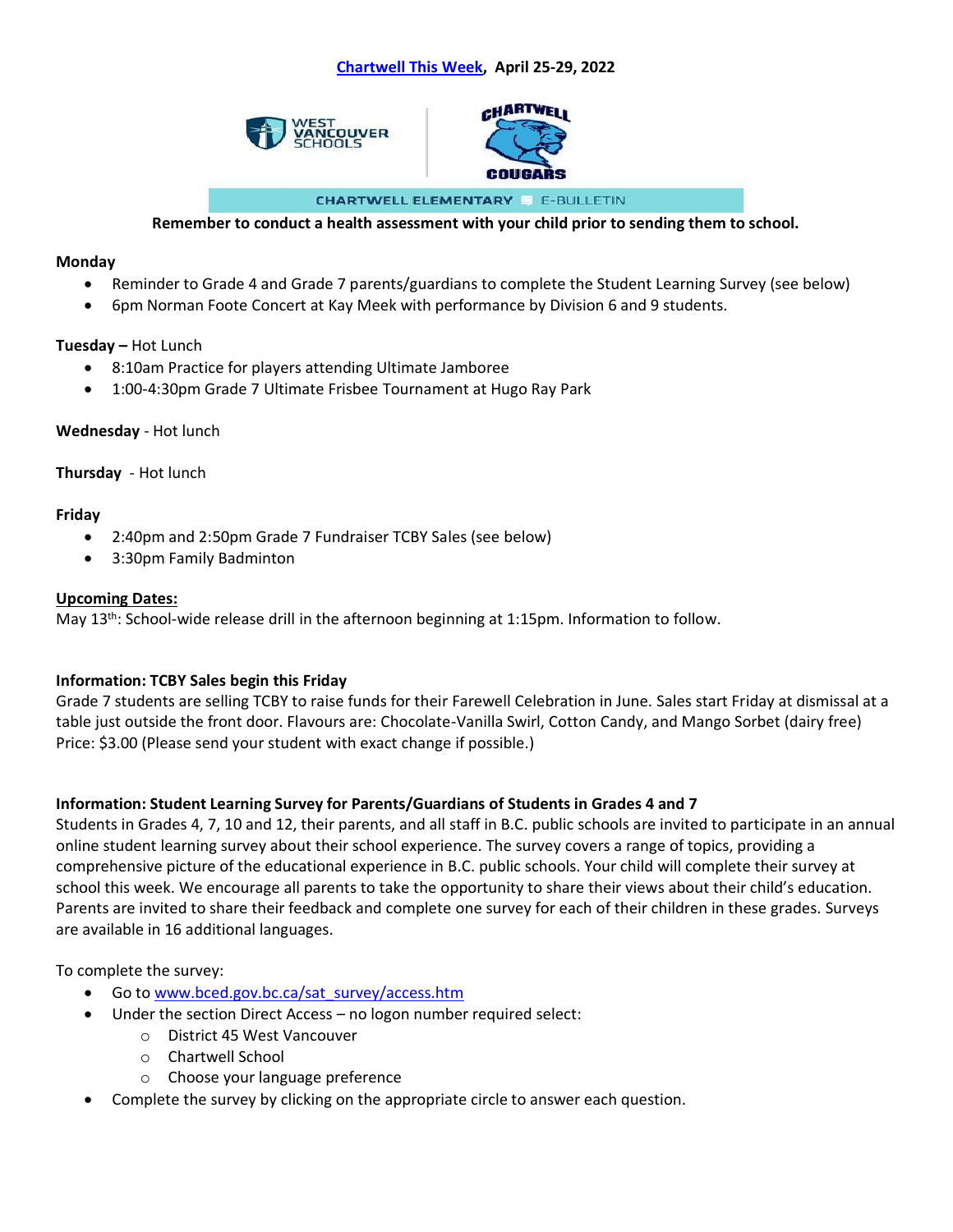#### *A reminder that the survey closes April 30, 2022. We appreciate your time in sharing your feedback!*

# **Information: CPAC News**

# **Hot Lunch Volunteers**

*We have no one signed up for this coming Wednesday (April 27th) / Thursday (April 28th) and desperately need some help*. Please sign up using this link - <https://signup.com/go/nLpZsLs> if you can spare an ho ur over lunchtime. Without consistent support from parents, we may not be able to continue this program on 3 days per week next school year.

### **Fundraising Campaign - We Need Your Donations!**

- Our fundraising campaign continues we are getting very close to achieving Phase 1 of our swings! Please donate, if you are able, so we can order swings in the coming weeks and see them installed this summer.
- Donations can be made online through your School Cash Online account (Visa/Mastercard). Go to westvancouver.schoolcashonline.com

# **Information: Grade 6/7 Chartwell Band Program 2022-2023 Registration Now Open**

Registration is now open to join the Chartwell Band Program by **[CLICKING HERE](https://westvancouverschools.ca/programs/elementary-band.)**. Band is an extracurricular music enrichment program and there is a fee. In Band students learn a symphonic instrument and, in a normal year, perform at a number of concerts and special events through the year. Families of current Grade 6 Band students can also register for Grade 7 Band at the link above. We hope students currently in Grade 6 Band will continue in the program next year and beyond at the secondary level.

# **Information: WVS Premier Soccer Academy has a NEW COACHING STAFF!**

Calling all students currently in Grades 7 who love soccer! Do you want to improve your soccer skills by being actively engaged and having fun? The WVS Premier Soccer Academy is hosting a **FREE Open House ON-FIELD session Tuesday, May 3 from 1:30 – 3:00 at Ambleside Turf Field D.** Come experience first-hand a session by our **NEW top coaches** who are currently working with the **UBC and SFU soccer programs as well as a renowned soccer specialist from Calgary, Alberta.** Come out and experience the district's new format for the Soccer Academy!

Calling all parents of students who love soccer! The second part of the Soccer Academy Open House is **an Information Session for parents (and students). This session will be held VIRTUALLY on Tuesday, May 3, 2022 from 7:00 – 8:00 p.m. To register for the FREE on-field session and/or the Parent Information Session please go to our website:**  <https://westvancouverschools.ca/academies/soccer>

\*Please note that if students currently in Grade 7 are interested but not able to attend the Open House afternoon training session for any reason, parents are to register online and then contact Diane Nelson, Director of Instruction [dnelson@wvschools.ca.](mailto:dnelson@wvschools.ca) We will make other accommodations.

#### **Information: Hosting an International Student**

Our reputation at West Vancouver Schools for excellence in teaching and programs of choice draws students from around the world. We are looking to recruit new host families for our incoming September 2022 students. Reasons to consider opening your home include:

- hosting fees of \$1,100 per student per month. Many families will host two students which can provide up to \$22,000 per year income subsidy.

- an enriched environment for your own children as they meet teens from different cultures.

- the potential for mutual exchange of languages. Our students come from 26 different countries and love to share their expertise with their host families.

- a local custodian who supports international students with their documentation and legal matters.
- ongoing support from the International Programs homestay team.
- airport pick up service upon arrival